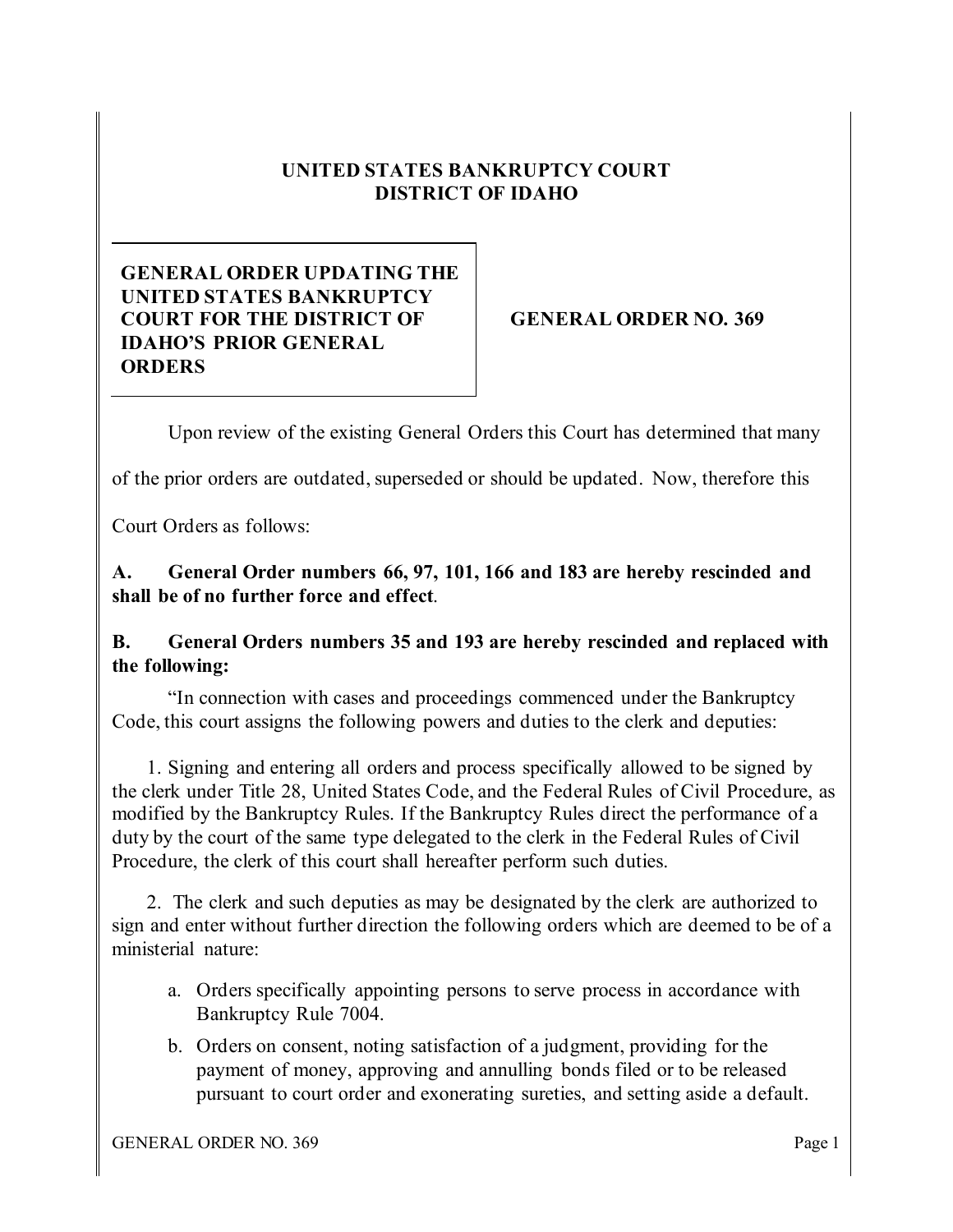- c. Orders on consent, with or without prejudice, for the dismissal of proceedings; PROVIDED, HOWEVER, that only a judge of this court shall dismiss a proceeding objecting to the discharge of a debtor or a proceeding in which Bankruptcy Rules 7023, 7023.1 or 7023.2 apply.
- d. Orders and notices that establish meeting and hearing datesrequired or requested by a party in interest under Title 11,United States Code, including orders which fix the last dates for the filing by parties in interest of objections to discharge and confirmation of plans, complaints to determine the dischargeability of debts, and proofs of claim.
- e. Orders appointing creditors and equity security holders committees pursuant to § 1102 Title 11 United States Code.
- f. (Omitted intentionally).
- g. All motions and applications in the clerk's office for issuing mesne process, for issuing final process to enforce and execute judgments, for entering defaults or judgments by default, and for other proceedings which do not require allowance or order of the court are grantable of course by the clerk; but action may be suspended or altered or rescinded by the court upon cause shown, all pursuant to Rule 77(c) of the Federal Rules of Civil Procedure.
- h. Orders permitting the payment of filing fees in installments and fixing the number and amount and date of payment of each installment. The number of installments permitted will not exceed 4 (four), with the final installment payable not later than 120 days after the filing of the petition. Any request for an extension of time greater than the stated 120 day period, or a request which is received after entry of the first order entered by the clerk, shall be in writing and will be considered only by a bankruptcy judge.
- i. Orders appointing the appropriate standing chapter 13 trustee and orders directing chapter 13 debtors to commence payment to the trustee appointed for such cases.
- j. Orders closing cases and discharging the trustees in all cases for which the trustee has reported there is no estate to be administered.
- k. Orders which may be entered by the court on failure of a party in interest to object or respond to, or to request a hearing on, a motion requesting action by the court, after proof of service of such motion in accord with Bankruptcy Rule 7004. Orders covered by this paragraph include:
	- (1) Order disallowing claim to extent of objection.
	- (2) Order disallowing claim of exemption, to extent of objection.
	- (3) Order allowing surcharge to extent requested.
- l. Order directing a debtor to amend schedules if requested by a party in interest.

GENERAL ORDER NO. 369 Page 2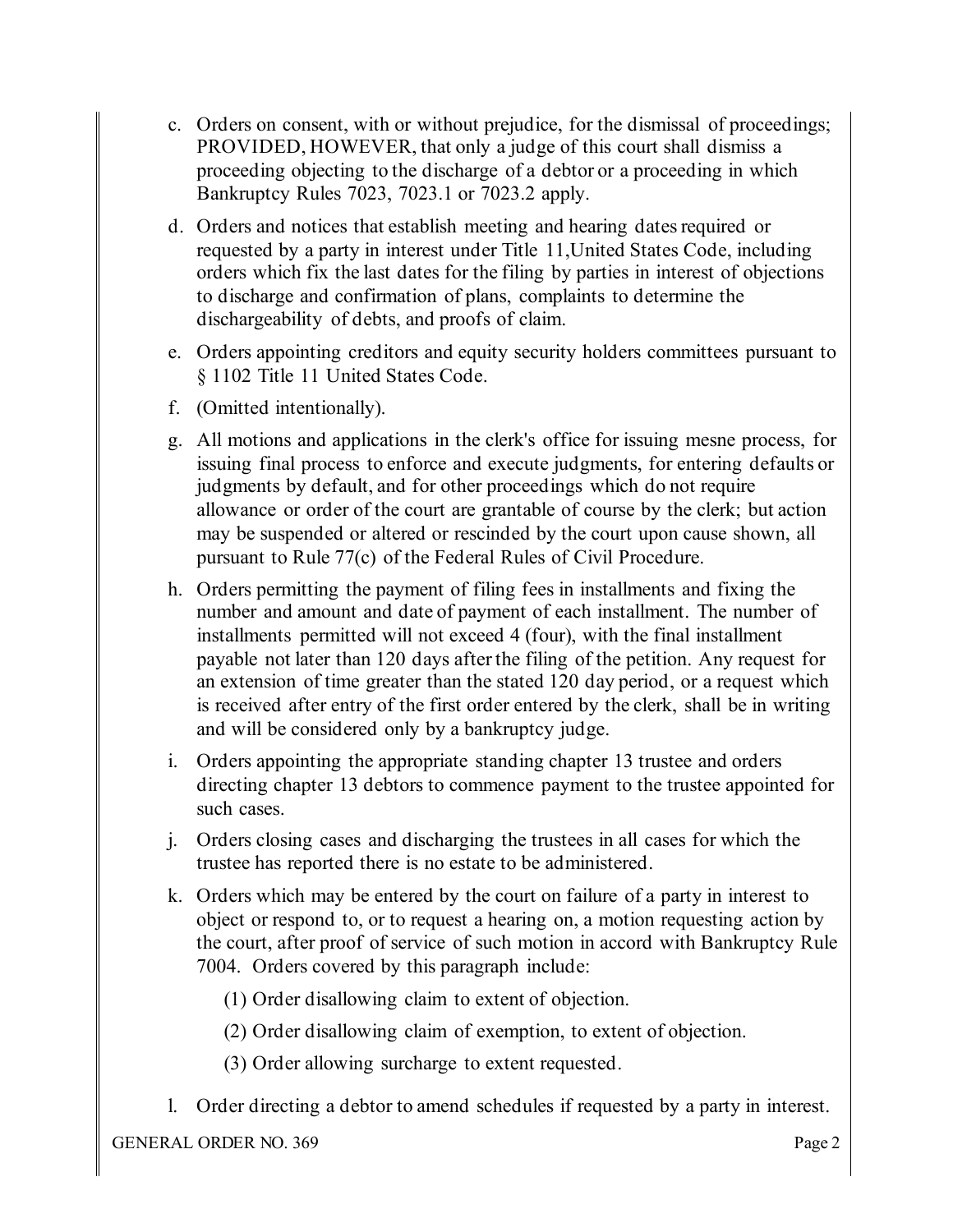- m. Order to chapter 13 debtor conducting business directing compliance with rules and practice of the court for such debtor.
- n. Order on request of standing chapter 13 trustee to an employer of a chapter 13 debtor directing payment of all or part of compensation to such trustee.
- o. Order directing debtor to turn over to the trustee copies of tax returns and tax refunds received by the debtor.
- p. Orders closing cases and discharging trustees in all Chapter 7 cases in which either (1) the trustee has reported there is no estate to be administered; or (2) an order has previously been entered by the bankruptcy judge approving the final report and account of the trustee, the trustee has filed a supplemental report, and that supplemental report has been approved by the U.S. Trustee.

3. In a chapter 7 case, the clerk, after 90 days following the first date set for the meeting of creditors pursuant to § 341 of the Code, shall mail all notices required by Bankruptcy Rule 2002(a), except clause (4) thereof, only to creditors whose claims have been filed and creditors, if any, who are still permitted to file claims by reason of an extension granted under Bankruptcy Rule 3002(c)(6), any creditors committee, and to creditors who have filed a request that all notices be mailed to them.

4. Notices sent pursuant to § 341 (a) of the Code which are returned by the U.S. Postal Service as undeliverable shall be compared to the schedules and mailing list filed by the debtor to ensure the accuracy of the name and address on the envelope. If there is an error the mailing list is to be corrected and the notice re-mailed. If the address on returned mail is not incorrect according to court records, a notation is made upon the schedules and the master mailing list recording the fact that the notice was returned. No further notices shall be sent to an address for which mail has been returned unless a correct address has subsequently been provided. Any notice other than a 34l(a) meeting notice which is returned to the court shall be destroyed.

5. In a chapter 11 proceeding, where the court has been notified in writing that the unsecured creditors committee appointed pursuant to 11 U.S.C.  $\S 1102(a)(l)$  has organized, notices sent by the clerk pursuant to Bankruptcy Rule  $2002(a)(2)$ , (3), and (7) shall only be sent to the committees organized under 11 U.S.C. § 1102, and creditors and equity security holders who request that all notices be mailed to them.

6. Unless the court orders otherwise, any deposit of funds with the clerk in excess of \$500.00 shall be placed in a separate interest-bearing account in the name of "Clerk, U.S. Bankruptcy Court." Funds so deposited shall remain in the account until further order of the court. All interest which has accrued on funds deposited pursuant to this paragraph shall be transferred to the U.S. Treasury unless the court orders otherwise.

7. The Clerk may waive the fee established by 11 U.S.C. § 1930 for amendment to a debtor's schedules after the 11 U.S.C. § 341(a) notice is sent where additional creditors